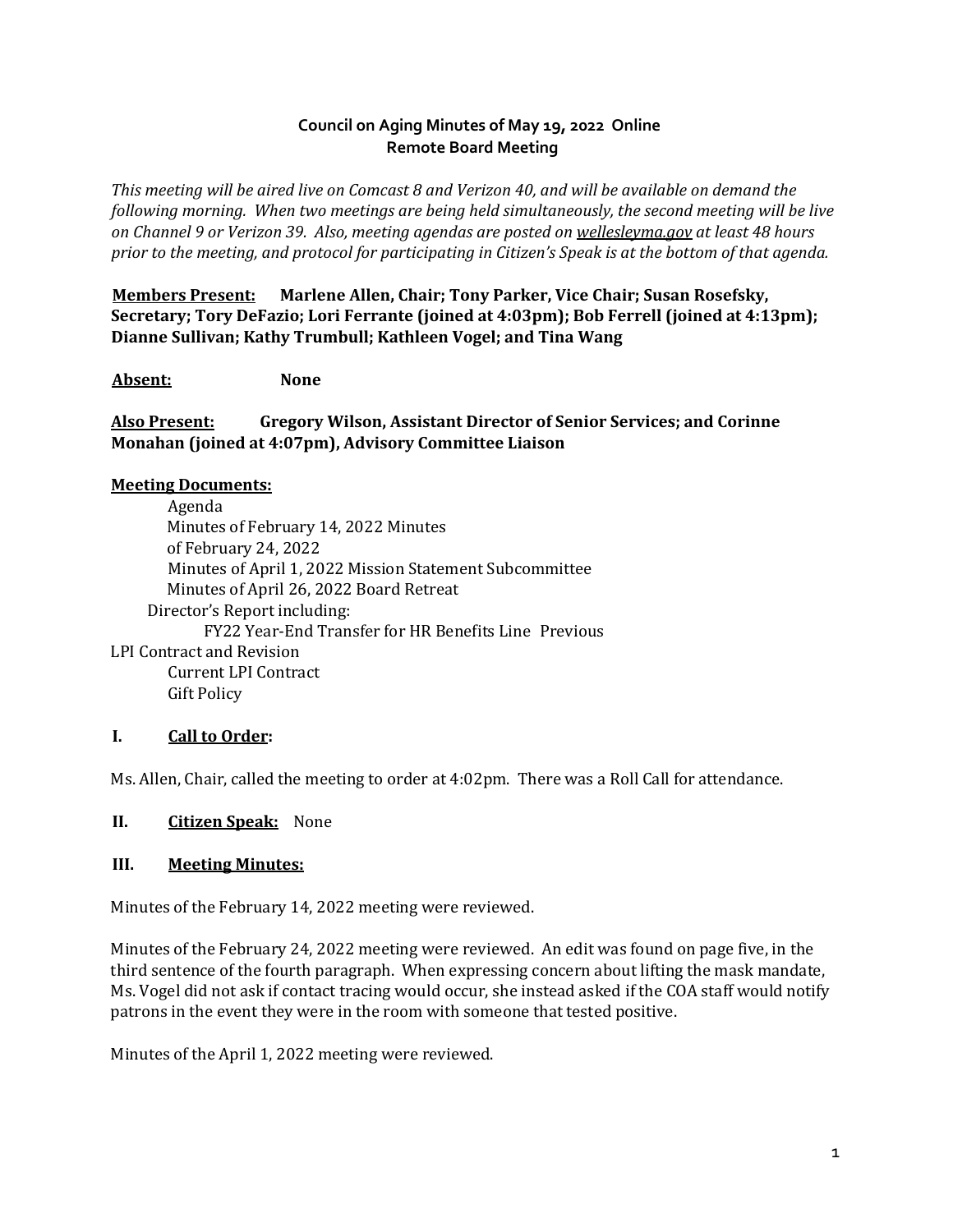Minutes of the April 26, 2022 meeting were reviewed. Edits were found on the first page under the Newport Flower Show paragraph. Ms. Sullivan identified that wording might be misleading because there is no comment on how the situation came about, and it was unclear that a second bus could not be ordered. This segment was clarified with "Due to a communication error which created high demand, the possibility of adding a second bus was discussed." A second error was found in line 4 of the same paragraph, person was replaced with "Wellesley resident" in order to clarify the pricing was not the same for non-Wellesley residents, also suggested by Ms. Sullivan. Regarding the vote, those who dissent needed to be identified. In the 6-3 vote, Kathleen Vogel, Dianne Sullivan, and Bob Ferrell dissented.

**A motion was made by Tony Parker and seconded by Kathleen Vogel to accept the minutes of the February 14, 2022; February 24, 2022; April 1, 2022; and April 26, 2022 meetings as amended with the above-mentioned edits. The motion passed unanimously, 9-0 (Bob Ferrell was not present at this time to vote).**

#### **IV. Director's Report:**

Highlights of the report included:

- Gift Acceptance
- Finances; Personnel; and
- Programming.

#### **A. Finances**

I. Gift Acceptance

A donation of \$2,650 was made by the Friends of the Wellesley Council on Aging (FWCOA) for the Newport Flower Show Day Trip

A donation of \$10 was made by the FWCOA for a nonresident newsletter donation.

A donation of \$208 was made by the Friends of the Wellesley Council on Aging (FWCOA) for April 2022 subsidized lunches.

A donation of \$359 was made by the Simons Fund for April 2022 free lunches.

A donation of \$55.92 was made by the FWCOA for April 2022 Subsidized coffee.

A donation of \$78.65 by various COA patrons as a general coffee donation.

An anonymous donation of new highlighters was made to the COA.

**A motion was made by Kathleen Vogel and seconded by Susan Rosefsky to accept all above mentioned monetary and nonmonetary gifts given to the COA. The motion passed unanimously, 10-0.**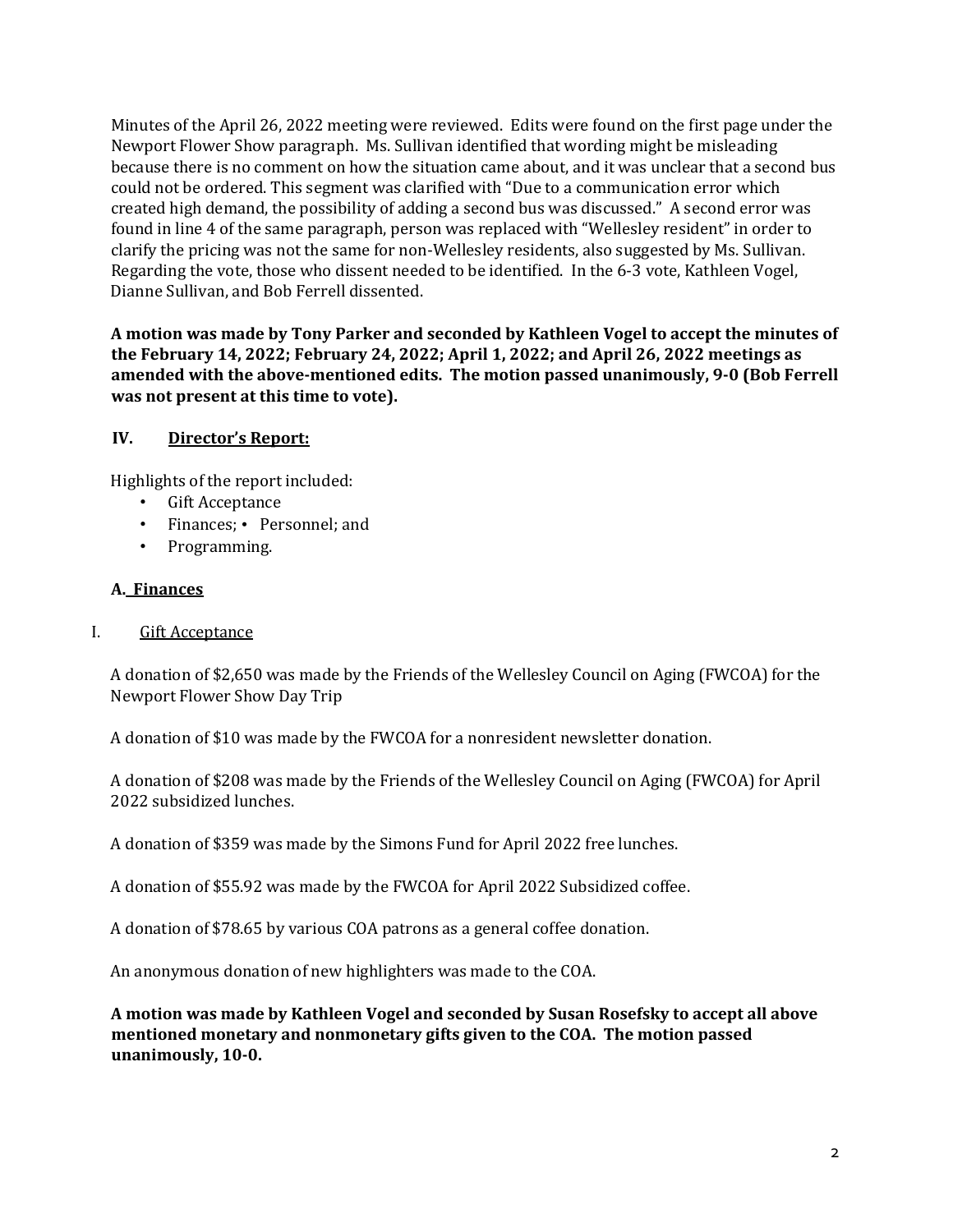#### II. FY22 Budget Update

Mr. Wilson will deliver a full analysis at the next meeting. Thus far, we are on track with the budget, and he will be looking closer at the internal trackers created by Heather Munroe to affirm that the year-end projections are accurate. There have been no major changes and we are on par with operating and EOEA at this time.

#### III. FY22 Year-End Transfer for HR Benefits Line

Mr. Wilson spoke with Marlene who let him know the board opted to abstain from voting on this matter at the time. The numbers from the conversion of two part-time departmental assistants to one full-time will be further analyzed with the Finance Department and another meeting will be scheduled within the next two weeks to commence voting and align with the deadlines of the Select Board and Advisory.

#### **B. Personnel**

Mr. Wilson is not taking minutes at this meeting and for the next couple of months. The task has been delegated to the COA's intern, Sonali Fiorillo. Mr. Wilson is working with Matt Glick from the Rec department who will help him out with the bills.

#### **C. Programming**

#### I. Day Trip Model

The programs and activities team plans to change the messaging and price point for future day trips. The goal of the Newport Flower show was to make it very accessible and a warm welcome back. There is a lot of excitement surrounding the event and 100 seniors will be attending. The messaging and price point will be changing to prevent the need for additional funds in future trips as were requested for the addition of a second bus on this trip. The day trip model will likely be returning to its previous model where the Friends of the COA decide to sponsor a trip with a fixed amount of dollars, and the seniors would be charged the remainder of the cost of the trip. The intention is to not ask the Board to approve extra funding again. There will be another day trip in September that the Friends have agreed to sponsor. Rebuilding the day trip model is for motor coach trips, not smaller trips on the COA bus.

#### II. Number of Classes per Fitness Cycle

Mr. Wilson recognizes that there was a gap pointed out by some seniors in the amount of fitness classes available that was supplemented with April pop-up classes. The pop-up classes average attendance was around a dozen participants. Some pop-up classes did have significant interest, including Chair One Fitness in March and April. Most of the other pop-up classes did not outperform their normal counterparts in terms of attendance. We are working with automating zoom links for classes so that there is less chaperoning needed to get zoom links to seniors and instructors. We are also working on getting classes back in for a hybrid or in-person model. We are experiencing a lot of change currently, including searching for a new director. Mr. Wilson recommends starting FY23 with seven fitness classes per newsletter cycle, which would be one more than currently. Once we have a new director and the technology is settled, the staff would feel very comfortable increasing it further. For July and August, many instructors have been able to agree to seven fitness classes and it is working in the schedule despite holidays. The ultimate goal is to get to eight after seven is comfortable in the next cycle or the one following it. Pop-ups were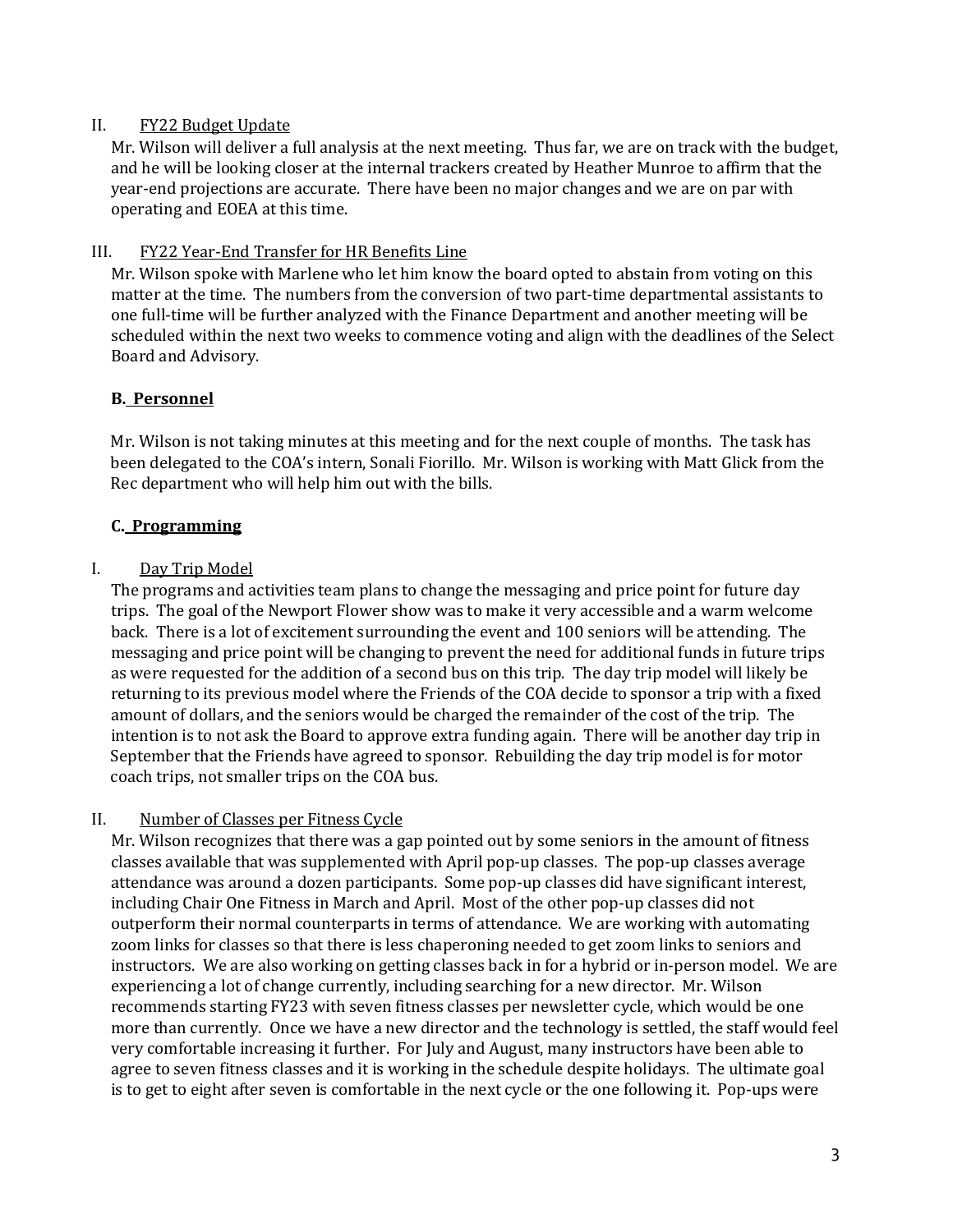tacked on to the end of the cycle but were difficult to manage due to last-minute setup, faster turnaround, and tracking finances. We want to avoid using them as supplemental classes and more as a way to garner interest towards new classes on rarer occasions. We also want to avoid having larger gaps of two or more weeks of missed classes caused by unscheduled classes on the bookends of cycle changes.

# **V. LPI Contract Renewal Discussion**

We do not have any wish to change or alter any newsletter parameters in an interim period, so we expect to keep the newsletter as it is for the next calendar year. Mr. Wilson noticed three changes between the new and old contracts from LPI. He wants to ensure the amount of ad pages does not increase again, because they did it last year which decreased the space for COA content. LPI decreased the number of printed newsletters produced from 4600 to 4500. The previous contract was a one year and the new one is a three year. We have historically executed a three year contract with LPI. Halfway through the last contract, the ad space went from three and a half to four pages and it is essential to understand if that might happen partway through this contract as well and how can we prevent it in order to preserve our space. We are already operating under this contract, Mr. Wilson's signature has just not been submitted yet. The previous contract appears to have 17 pages of content and 3 pages of ads, so we have lost a full page of content and we would like to recoup this space. We are able to edit the contract as long as both parties agree on terms, which is likely. It is preferred to switch to a one year contract so that the new director will have a say in how the newsletter is run. Mr. Wilson will ask for a one year contract, and if not, signing in to the three year contract is not a large concern due to the flexibility allowed for terminating the contract.

## **VI. Vaccine/Mask Policy- Review and consideration of termination date of existing policy:**

Ms. Allen notes that we have a choice to either rescind, create a trigger to rescind, or make no change to our vaccine and mask policy. All parties agree that making no changes is the best course of action.

# **VII. Personnel**

## **A. Performance Recognition Request for Gregory Wilson**

Ms. Allen indicates that although Mr. Wilson's Performance Recognition Request was already discussed and passed by the board, without very specific line items on the agenda and accepted minutes reflecting that action, it will not go into effect.

**A motion was made by Kathleen Vogel and seconded by Bob Ferrell for the COA Board to approve a request to the HR board to award the Performance Recognition Reward as so defined in the personnel policy handbook of the Town of Wellesley to Gregory Wilson. The motion passed unanimously, 10-0.** 

## **B. Interim Period Position Change of Assistant Director to Interim Director**

Ms. Allen stated that Tuesday, May  $3^{rd}$ , was Mr. Wilson's first day without a director and should be the effective date, or as soon as is legally possible after that date. Again, a specific line item on the agenda and accepted minutes reflecting that action are required to implement the title change.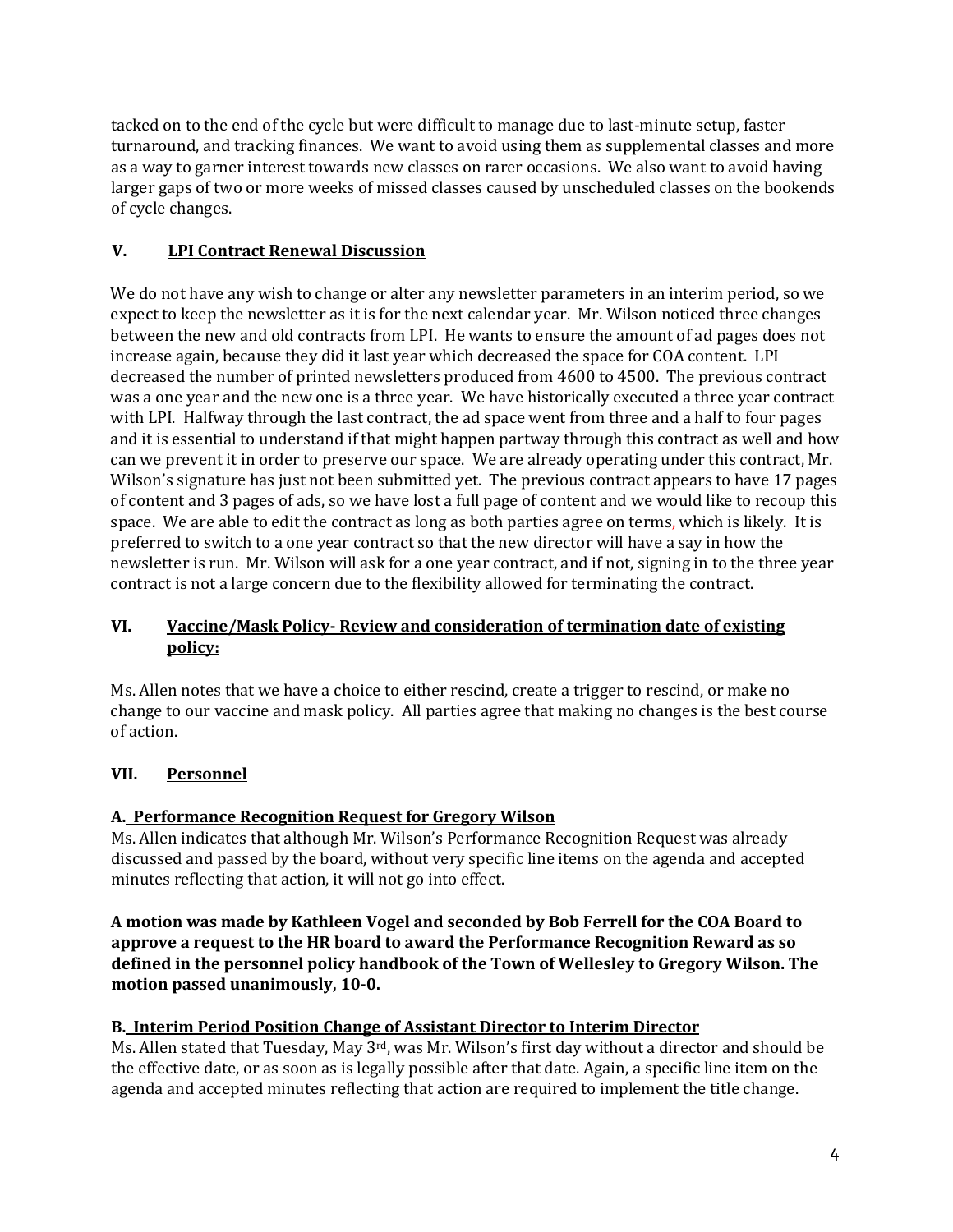# **A motion was made by Tony Parker and seconded by Kathleen Vogel to change Mr. Wilson's position from Assistant Director to Interim Director. The motion passed unanimously, 10-0.**

# **C. Director Search Process**

Ms. Allen prefers the Board to be comfortable about the process and understand it. There was some interest for hiring an outside firm to conduct the search and some discussion about minor changes to the director's job description.

However, these are the foundations on which we will conduct the search. The search should begin immediately. Before the committee is formed, a vote should confirm the following ground rules. First, the current job description will be used to launch the search. Second, if and when revisions are made to that job description, the substitution will be made. Third, we will use the town's HR Department and not an outside firm. We can revisit using an outside firm if we have had a substantial amount of time without finding a suitable candidate for the position with HR's support, but the cost of an outside firm would be paid through the COA budget. The HR Department will provide whatever support we request.

**A motion was made by Bob Ferrell and seconded by Kathleen Vogel to begin the Search immediately, to use the current job description for the position until a new one is adopted, and to use the Town's HR Department to conduct the Search. The motion passed unanimously, 10-0.** 

## **D. Search Committee Composition**

The Search Committee should consist of three to five board members that will determine the flow and carry out the process, bringing finalists to the Board to interview and select. Part of the process could also involve setting up a time for patrons to meet and question the candidates. The Search Committee will be comprised of Kathleen Vogel, Dianne Sullivan, Marlene Allen, Susan Rosefsky, and Bob Ferrell.

**A motion was made by Kathleen Vogel and seconded by Tony Parker to appoint Kathleen Vogel, Dianne Sullivan, Marlene Allen, Susan Rosefsky, and Bob Ferrell as the COA preliminary screening committee for the purpose of reviewing applications and conducting preliminary interviews of qualified candidates for the position of Director of Senior Services. The motion passed unanimously, 10-0.** 

# **VIII. Gift Policy First Read**

Ms. Allen is aware of a party interested in giving a gift to the Tolles Parsons Center in honor of one of our patrons. In January of 2020, a Gift Policy was in the process of final editing, but a final approval was never voted. This proposed policy will now go through a first read here, and we will bring it back at the next meeting for any discussion and then a formal approval. This document gives the purpose of gifts and discusses the recommendation of gift criteria. Among other criteria, gifts must be appropriate and fit one of the categories listed. It also discusses the types of gifts and the responsibility in responding to a gift.

## **IX. Reports/Updates**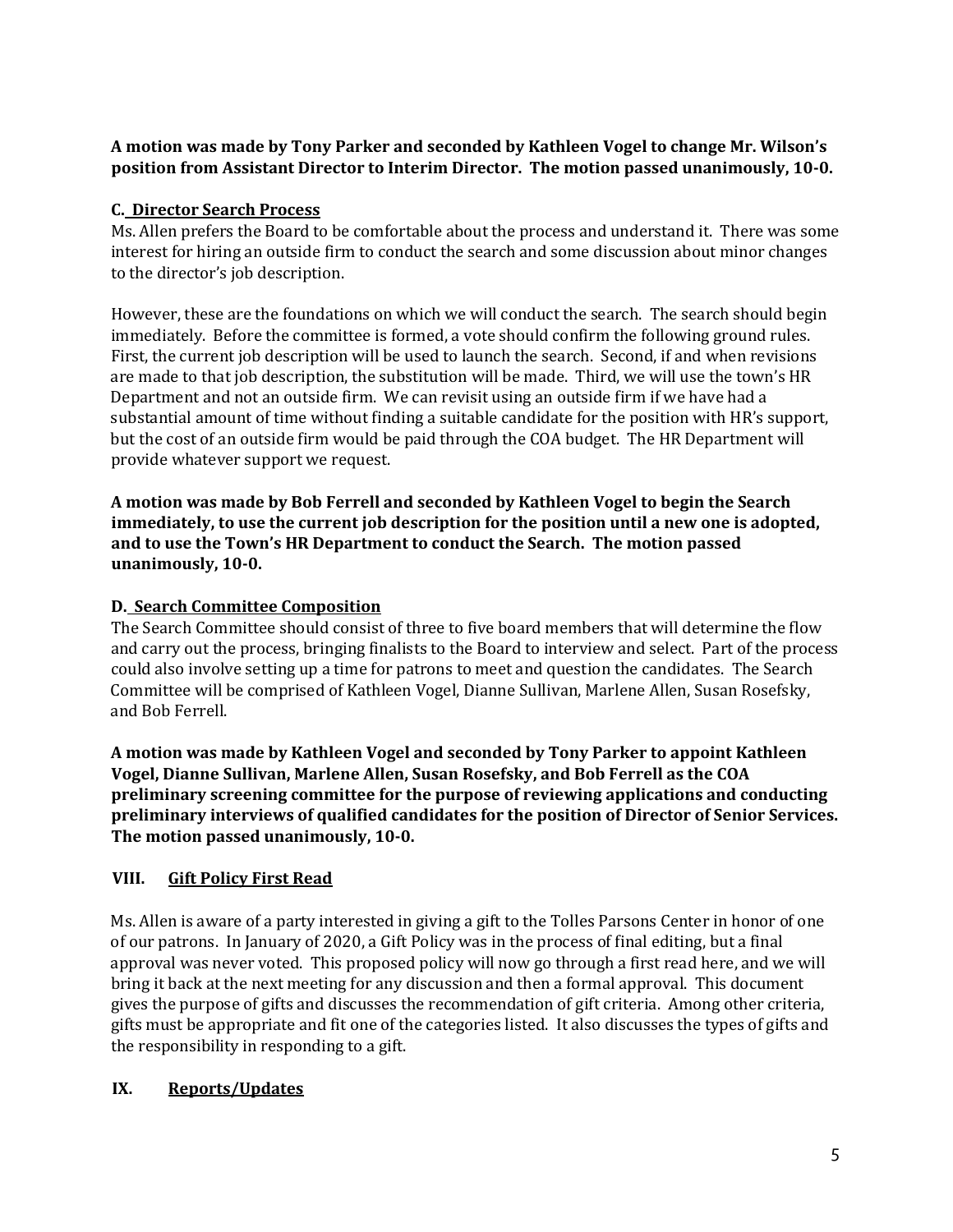# **A. Wellesley's Wonderful Weekend**

#### Parade

Some people will ride the bus or march in the parade, and there is a Wellesley COA banner to carry. There will also be 15 signs that promote different aspects of the COA. Three from the walking group, one from the Friends, a couple of veterans, and a few others are expected to ride the bus or march in the parade. We must check into the parade by noon on Sunday.

## Open House

Saturday the COA has an open house from 12 – 3 pm. Tina Wang, Kathy Trumbull, Bob Ferrell, Tony Parker, and Marlene Allen will help out during this time. Refreshments are donated by Whole Foods. There will be a custodian in the building. There also may be patrons in various parts of the building.

## **B. Governance/Nominating Working Group**

Tory Parker reports the Governance/Nominating Working Group has nearly completed the interviews of each board member and they are trying to plan a meeting for next week. There is also a pool of 15 candidate names. They will figure out their next steps and finish processing by mid-June.

## **C. Expansion Working Group**

This group talked about a new staffing model that would allow us to provide staff beyond the normal 9am to 4pm hours. Sometimes staff will trade off and compensate time, but we need to find some way to do that. Mr. Wilson and Ms. Rose hope to connect with the Library to work with them again for evening and weekend program spaces. They will also follow up with the Recreation Department. Mr. Wilson will figure out what the coverage is and overtime budget process is. The base model for events outside normal hours will be the Al Fresco nights which will happen in August. We need a model that will allow us to hold an evening event while still keeping the COA open for drop-in activities. Perhaps we could consider allowing other Town government groups to hold meetings in our main room, covering janitorial costs, allowing patrons to use other portions of the building beyond our normal hours of operation. Dr. Ferrell was looking for events the COA can collaborate with Wellesley Neighbors, who have expressed interest in collaborating and want to plan trips and sort out logistics. There is some conversation arising about need for additional staff as we return slowly from a remote environment. There are some people that used to participate in the volunteer driver group that are interested in a relaunch of the program, which is a goal for FY23. This will be a topic for the next meeting of the Expansion Group. The logistics of operating the group are not fully sorted out, but starting with a smaller group could be more manageable.

## **D. Outreach Working Group**

Outreach Working Group has not met recently and has no new updates. Some action items need following up, and another meeting will be scheduled.

## **X. Old Business/New Business:**

*Matters not anticipated by the Chair at the time of posting.* 

Mr. DeFazio is looking forward to seeing the COA bus in the parade on Sunday.